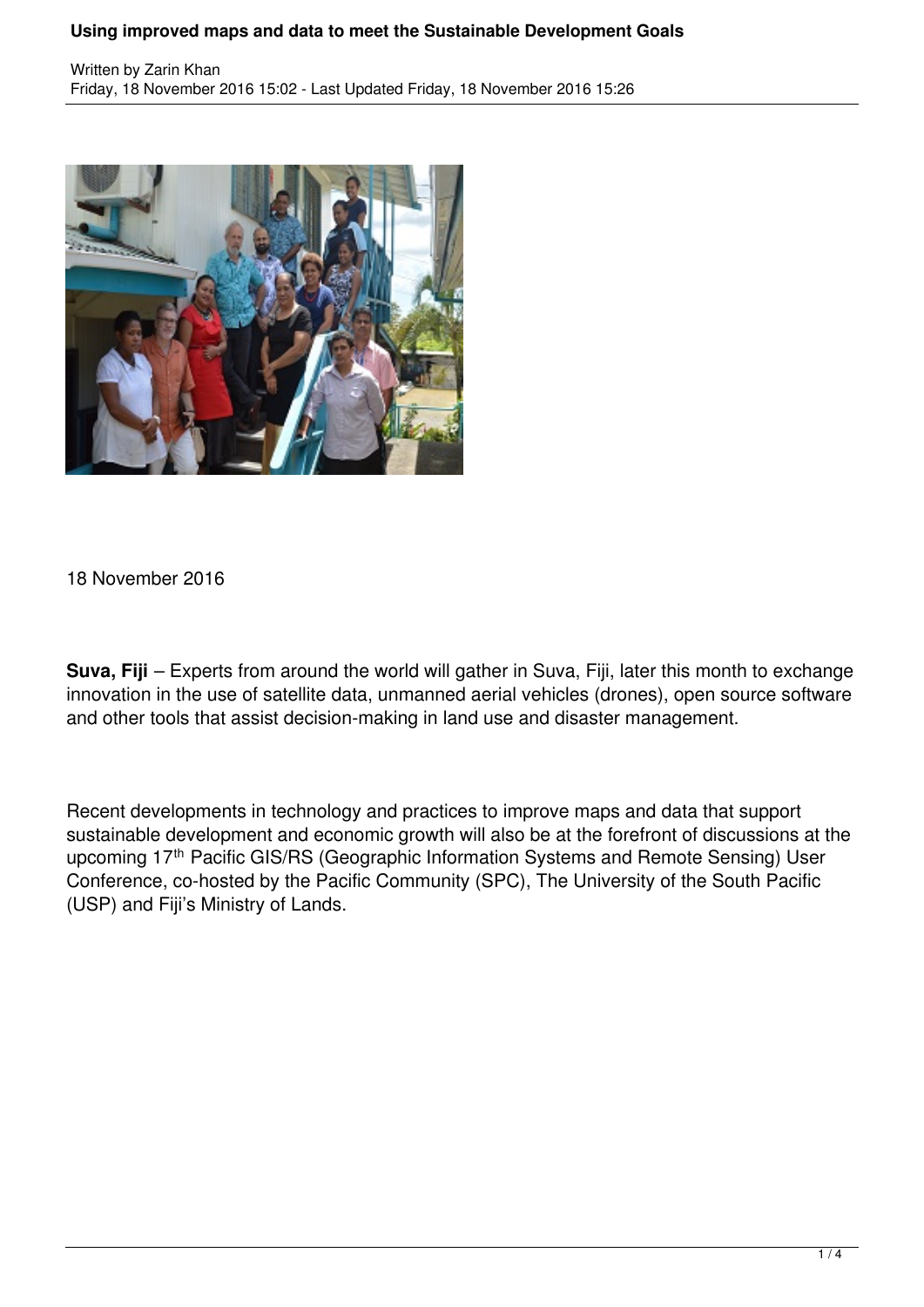## **Using improved maps and data to meet the Sustainable Development Goals**

The largest of its kind in terms of Pacific Islands region participation, this week-long conference (28 November - 1 December) will bring together producers and users of geospatial data and information such as representatives from Pacific Island governments, international agencies, consulting companies and the private sector.

When the Sustainable Development Goals (SDGs) were agreed upon by 193 countries in September last year, the United Nations stressed the importance of increasing the availability of high quality, timely and reliable data (e.g. population and health), disaggregated by geographic location.

Experts stated that geographic information about people and the planet is critical for better decision making and using resources more wisely as this will be an indispensable element in achieving the 17 global goals.

Geospatial, or geographic information shows where social, environmental and economic conditions occur.

It helps answer questions such as: where are people at risk of rising sea levels and climate change? How do we protect people living there? How many hectares of forests are there? Are we managing them sustainably? How do we manage natural resources in an effective and sustainable manner? How do we assess impacts of hazards and assist disaster planning, preparedness and response activities for Pacific Island Countries?

"The Pacific can greatly benefit especially from the collective wisdom of the scientific and technical practitioners in remote sensing and GIS technologies," SPC Geoscience Division Director, Professor Micheal Petterson, said.

"This conference connects the Pacific region with the expertise and global development challenges and solutions of scientific organisations in larger regions.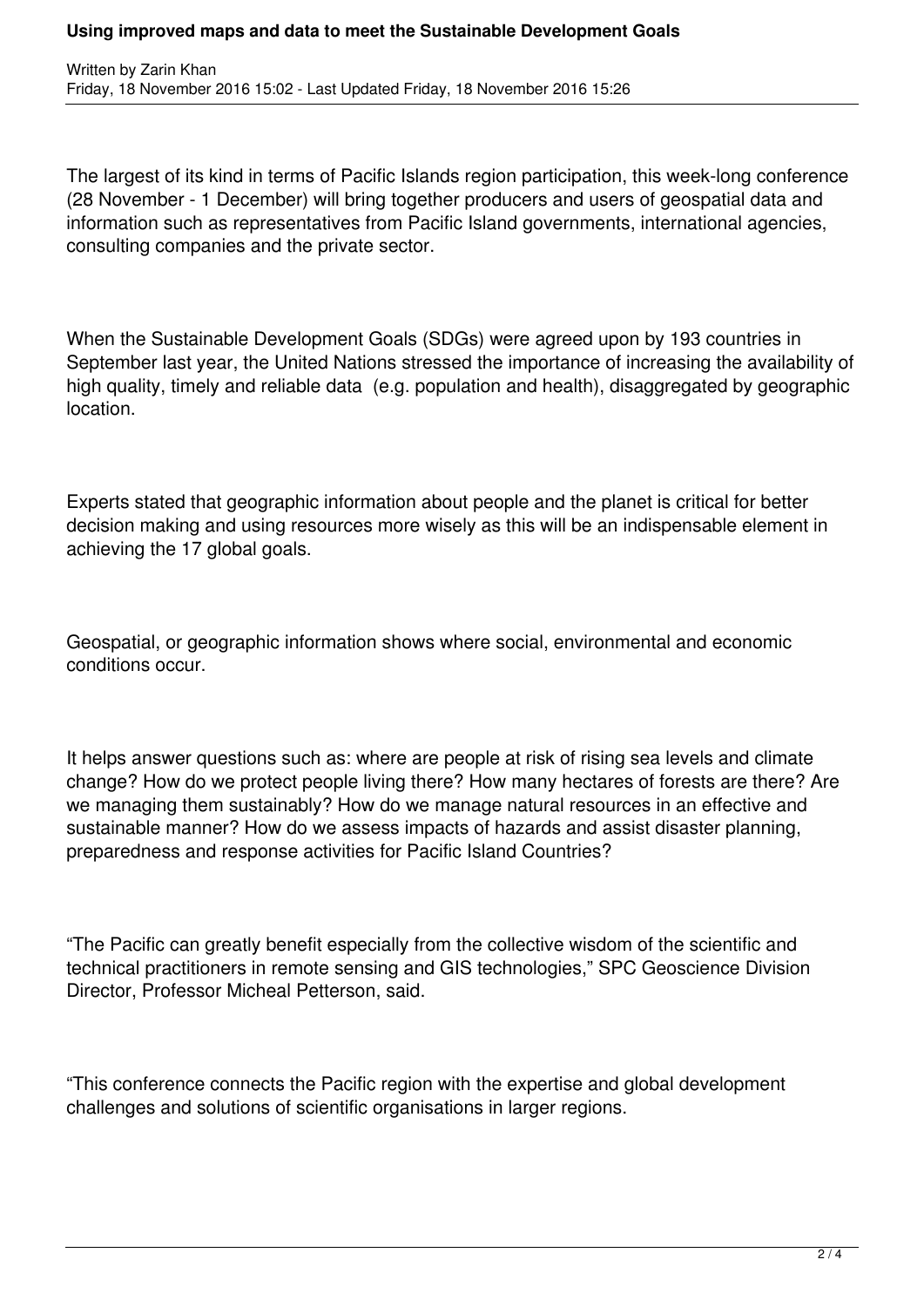"Linking the wider Pacific geospatial community with these international technical agencies demonstrates development and scientific leadership from the Pacific Community," Prof Petterson added.

Financial contributions from satellite data and GIS/RS software vendors, regional and international partner agencies, USP and the Fiji Government, have allowed participation of Pacific Island nationals, stakeholders and partners at this conference.

"We are delighted to support the Pacific Islands GIS/RS community to improve the sustainability and resilience of our Pacific Island countries. I wish the conference great success," The University of the South Pacific, Vice-Chancellor, Professor Rajesh Chandra said.

The Pacific GIS/RS User Conference has been held annually since 1999.

## **Media contacts:**

| Wolf Forstreuter, Geoscience Division, Pacific Community (SPC)<br>mail.com | wolf.forstreuter@g |
|----------------------------------------------------------------------------|--------------------|
| Sachindra Singh, Geoscience Division, Pacific Community (SPC)<br>nt        | sachindras@spc.i   |

[Jo](mailto:sachindras@spc.int)hn Lowry, School of Geography, Earth Science and Environment, USP lowry  $j@usp.ac.fi$